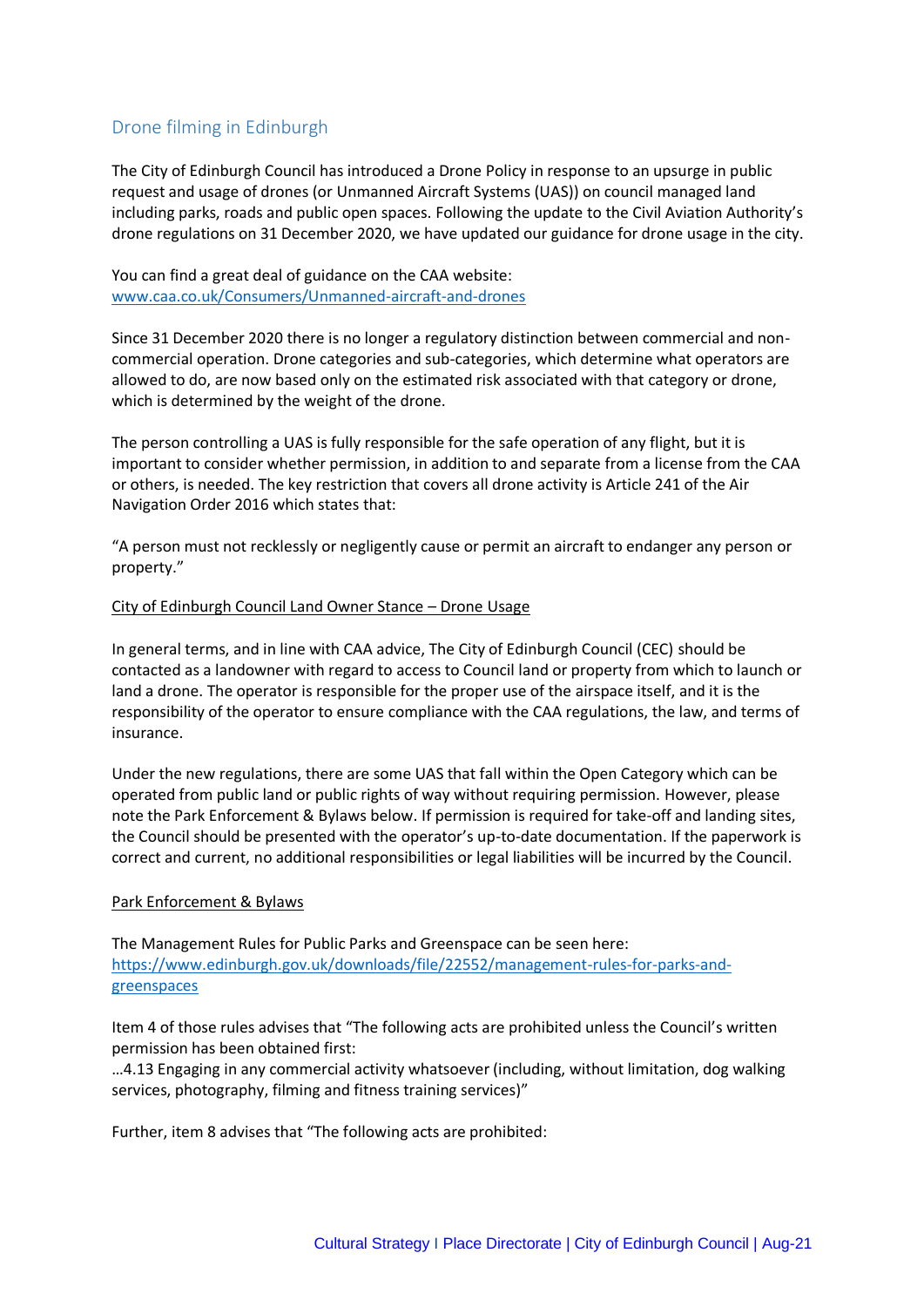8.2 Operating any motorised or mechanically propelled toy or model vehicle, aircraft or boat so as to disturb wildlife, endanger or give annoyance to other people or if asked by a Council Official not to do so.

If person/persons are found to be using an unauthorised drone or model aircraft on or from CEC land without permission they will be requested to stop immediately. If the user refuses to stop, Police Scotland will be called to attend to cease activity and remove the user from CEC land.

### Transport

#### *Roads*

Requests to control any part of the roads network of the City of Edinburgh should be made via the appropriate "ROAD OCCUPATION PERMIT"

<https://www.edinburgh.gov.uk/downloads/download/13190/road-occupation-permits>

#### *Trams / Rail*

Requests to fly from or near any part of the tram network should be made through the through the "AUTHORITY TO WORK PERMIT" outlined in the Code of Practice.

<https://edinburghtrams.com/uploads/general/AtWform.pdf>

Similar requests for filming on or near railways and rail property should be made to the relevant part of the Rail Authority.

#### Application Process

Any person whose drone category requires them to seek permission to launch or land their UAS from Council owned or managed land/property should contact the appropriate Council team as below.

Drone use for filming should first contact the Council's film office Film Edinburgh. Drone use for other purposes (e.g. surveys, engineering) should contact the relevant department directly.

## **Film Edinburgh** – [film@edinburgh.gov.uk](mailto:film@edinburgh.gov.uk)

Apply here:<https://www.filmedinburgh.org/Filming/Permits>

## **Parks & Greenspaces** - [parks@edinburgh.gov.uk](mailto:parks@edinburgh.gov.uk)

Apply here:<https://cultureedinburgh.com/plan-my-eventplaces/parks-greenspace-and-cemeteries>

#### **Roads Permits** - [roads@edinburgh.gov.uk](mailto:roads@edinburgh.gov.uk)

Apply here:<https://www.edinburgh.gov.uk/downloads/download/13190/road-occupation-permits>

Applications should be made well in advance and should detail:

- Nature of the proposed activity (e.g. filming, event, structural survey etc);
- Operator details including Operator ID and Flyer ID if applicable;
- Take-off and landing site(s), minimum distance from persons not directly under the operator's control, whether the drone will fly above any people including pedestrians, roads and buildings;
- Category and weight of UAS and CAA paperwork;
- Public Liability Insurance and appropriate UAS insurance compliant to [EC 785/2004](https://www.caa.co.uk/Commercial-industry/Aircraft/Operations/Insurance/Aircraft-insurance/)
- Risk Assessment and Method Statement which must be specific to the operation in question and include the maximum height, flight plan and control measures.